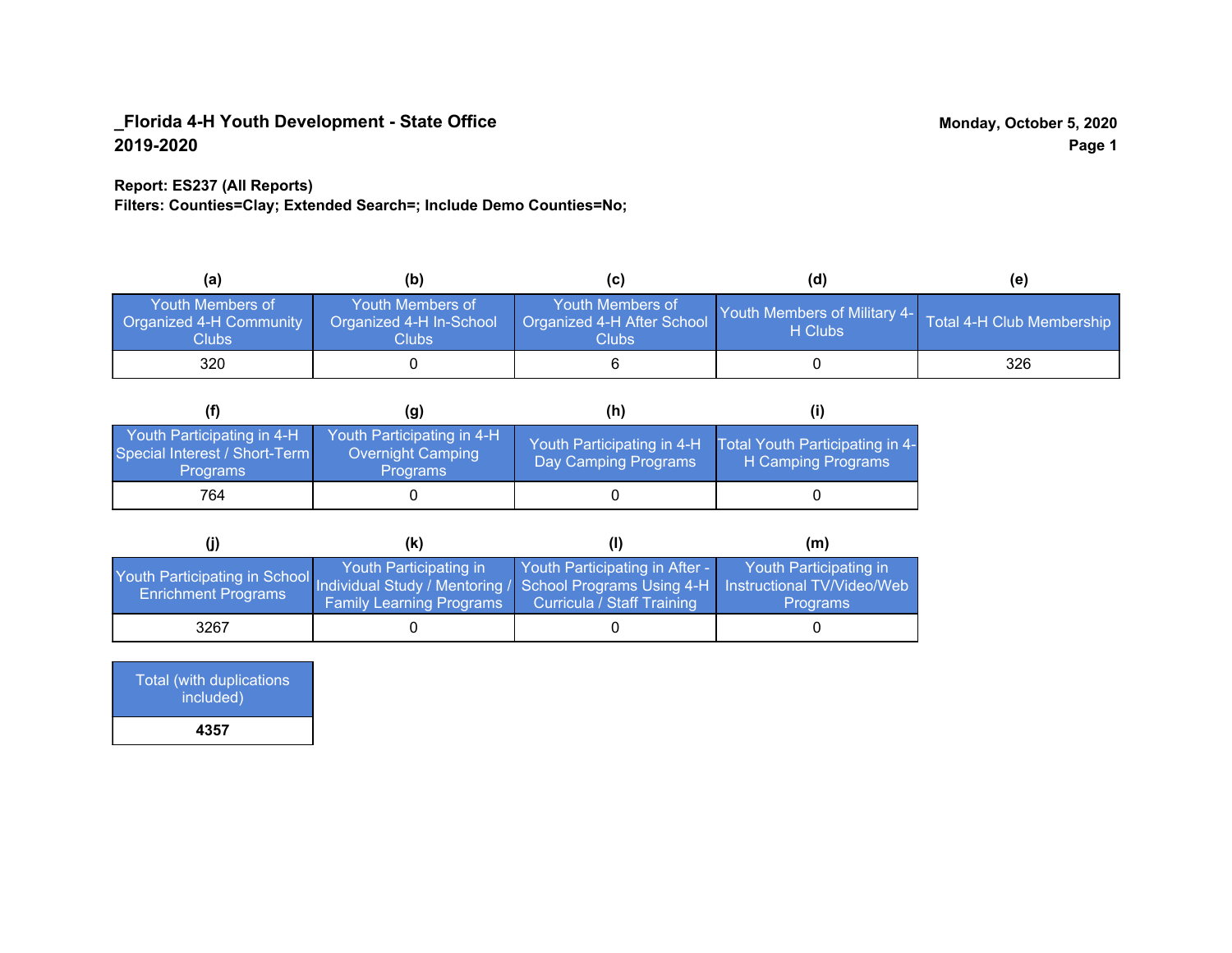**Report: ES237 (All Reports)**

**Filters: Counties=Clay; Extended Search=; Include Demo Counties=No;**

## **School Grade (duplications eliminated)**

| Kinder | 1st | 2nd | Brd | 4th | 5th | 6th | 7th | 8th | 9th <sup>1</sup> | 10th | $-11$ th | $-12th$ | Post HS Not in School Special | Total |
|--------|-----|-----|-----|-----|-----|-----|-----|-----|------------------|------|----------|---------|-------------------------------|-------|
| 175    | 139 | 364 | 201 | 196 | 261 | 284 | 592 | 579 | 546              | 488  | 21<br>ັ  | ▵       |                               | 3878  |

# **Gender of 4-H Youth Participants (duplications eliminated)**

| Male | Female | Total |
|------|--------|-------|
| 2026 | 1852   | 3878  |

# **Place of Residence of 4-H Youth Participants (duplications eliminated)**

| Farm | Towns of under 10,000 and<br>rural non-farm | Towns and cities (10,000-<br>50,000), and their suburbs | Suburbs of cities of over<br>50,000 | Central cities of over 50,000 | Total |
|------|---------------------------------------------|---------------------------------------------------------|-------------------------------------|-------------------------------|-------|
|      |                                             | 151                                                     | 3583                                |                               | 3878  |

# **Total 4-H Youth Participants (duplications eliminated)**

**Total** 

**3878 Note: The four totals on this page should all match.**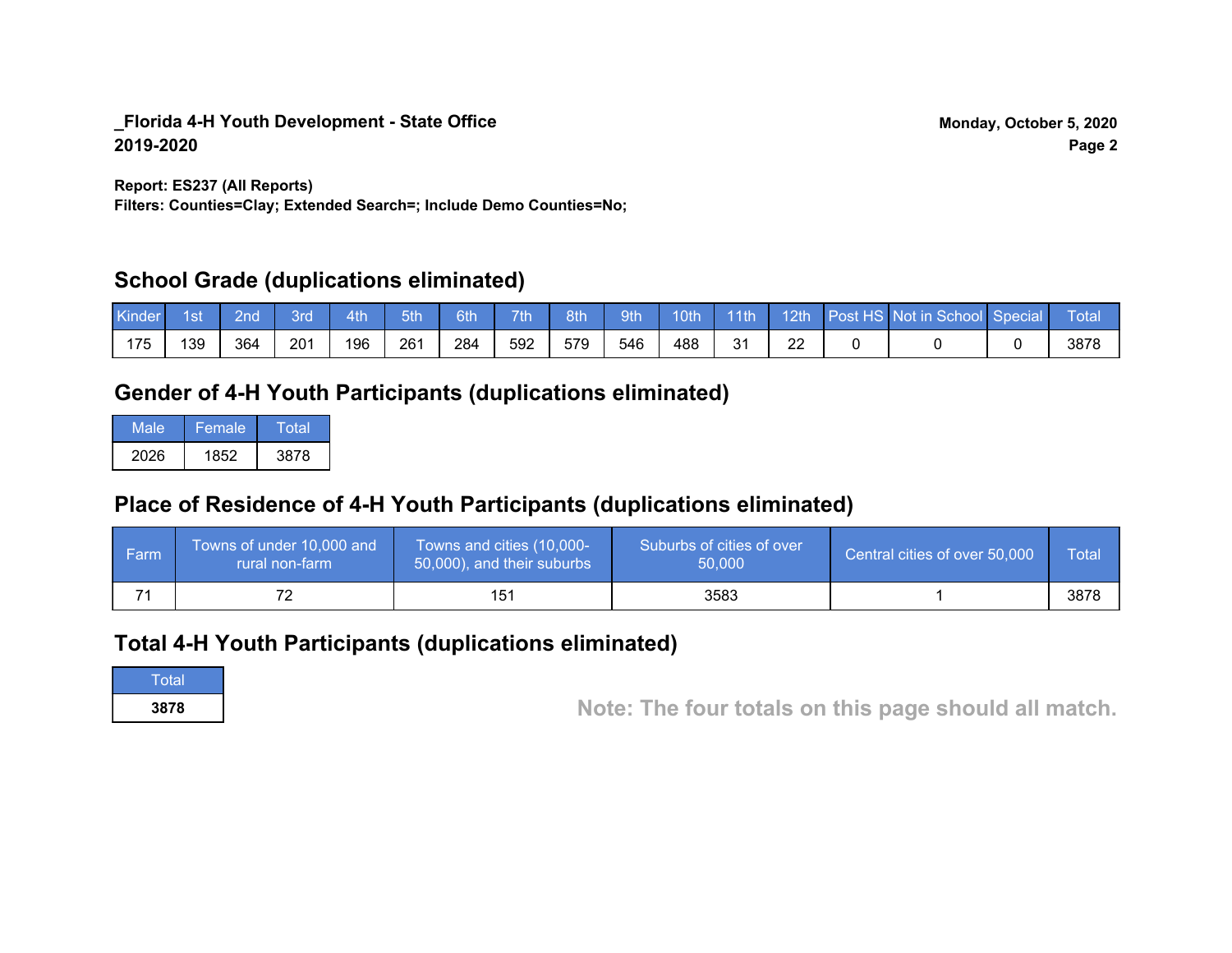**Report: ES237 (All Reports)**

**Filters: Counties=Clay; Extended Search=; Include Demo Counties=No;**

| <b>ETHNICITY</b>          | <b>TOTAL YOUTH</b> |
|---------------------------|--------------------|
| <b>Hispanic or Latino</b> | 177                |
| Not Hispanic or Latino    | 3701               |

Directions: Type in the appropriate numbers for your project. Ethnicity is separate from race. YOu should indicate an ethnicity category for each participant and all racial categories that apply to each participant (i.e. a participant of more than one race would be recorded in each applicable racial category). Ideally, your total participants should equal the total of numbers in your ethicity section. Totals of racial categories will be equal to or greater than your total participants if they all report racial information.

4-H Youth Participants: Any youth taking part in programs provided as a result of action by extension personnel (professional. Paraprofessional. And volunteer). This includes youth participation in programs conducted through 1862, 1890, and 1994 land-grant universities, EFNEP, urban gardening, and other programs that may not actually use the 4-H name and emblem with participants.

| <b>RACE</b>                               | <b>TOTAL YOUTH</b> |
|-------------------------------------------|--------------------|
| American Indian or Alaskan Native         | 507                |
| Asian                                     | 91                 |
| <b>Black or African American</b>          | 273                |
| Native Hawaiian or other Pacific Islander | 12                 |
| White                                     | 2897               |
| Youth Indicating More Than One Race       | 90                 |
| <b>Undetermined</b>                       | 8                  |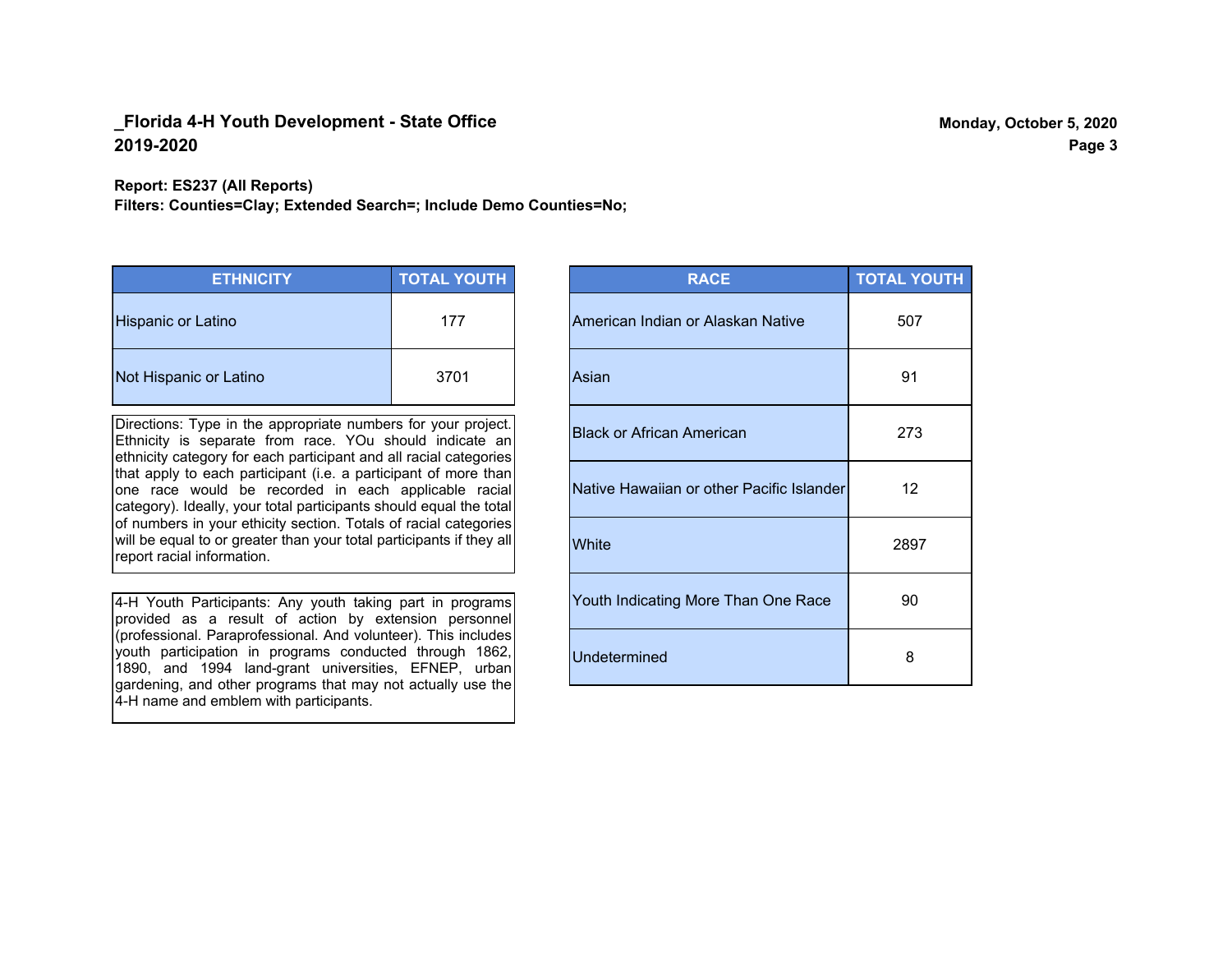**Report: ES237 (All Reports)**

**Filters: Counties=Clay; Extended Search=; Include Demo Counties=No;**

| Total Number of<br><b>Adult Volunteers</b> | <b>Total Number of</b><br><b>Youth Volunteers</b> | Total |
|--------------------------------------------|---------------------------------------------------|-------|
| 122                                        | 30                                                | 152   |

Adult Volunteer: Unpaid support for the 4-H program by an individual beyond high school age.

Youth Volunteer: Unpaid support for the 4-H program by a person who has not yet graduated from high school.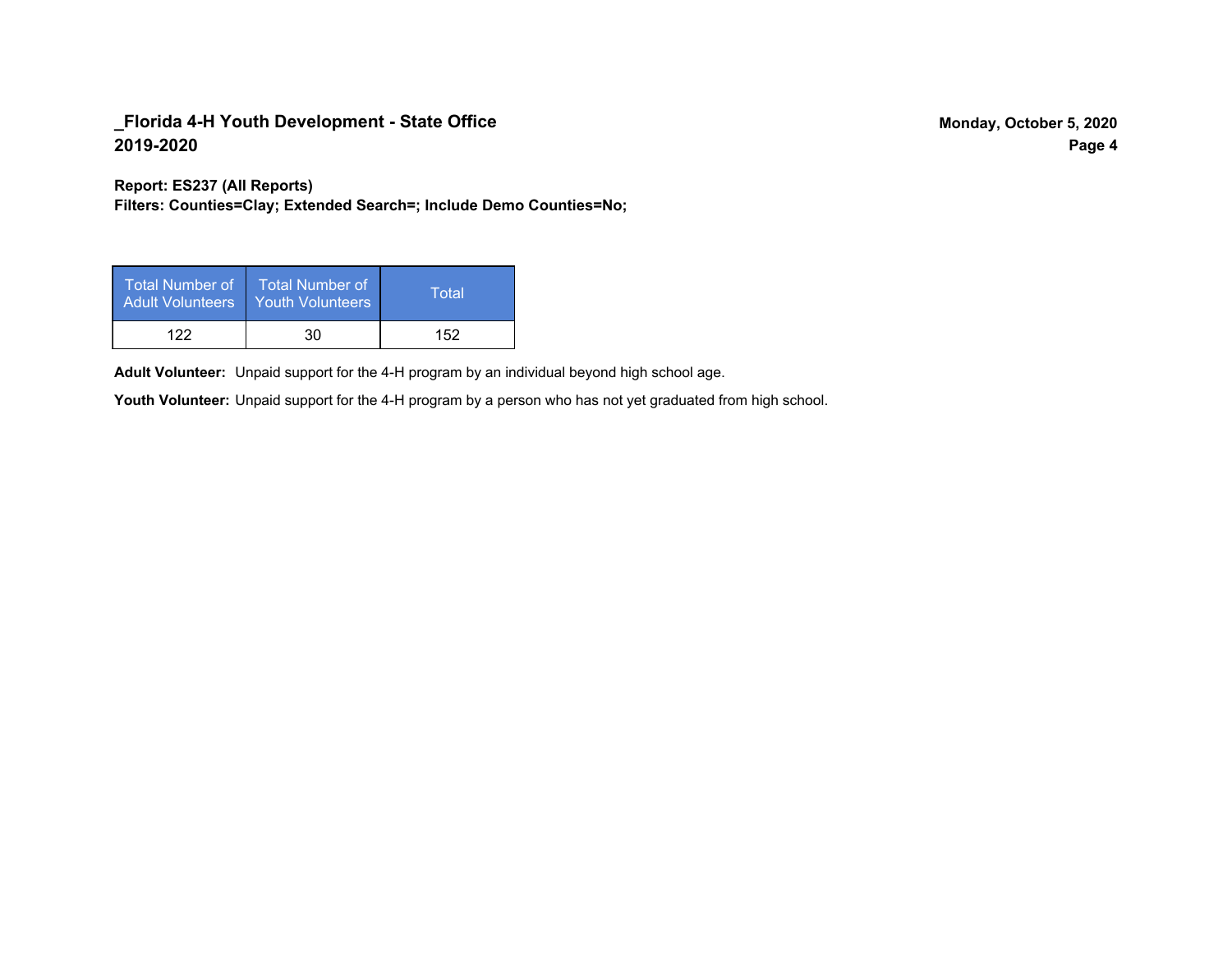55

#### **Ag in the Classroom**

| : Agriculture Awareness                   | 55 |
|-------------------------------------------|----|
| School Enrichment - Agriculture Awareness |    |
| School Enrichment - Pizza Garden          |    |

#### **Animals**

| (4-H Cloverbuds- ANIMALS & PETS)-retired project | $\pmb{0}$       |
|--------------------------------------------------|-----------------|
| (CAGED BIRDS) Retired Project                    | 0               |
| (GOATS) Retired Project                          | 0               |
| (GOATS-Pygmy) Retired Project                    | 0               |
| (HORSE-Advanced Horsemanship) Retired Project    | 0               |
| (HORSE - Horsemanship Science) Retired Project   | 0               |
| (LLAMAS AND ALPACAS)-retired project             | 0               |
| (POCKET PETS) Retired Project                    | $\mathbf 0$     |
| <b>ANIMAL SCIENCES</b>                           | 55              |
| <b>BEEF</b>                                      | 8               |
| <b>CATS</b>                                      | 4               |
| <b>DAIRY CATTLE</b>                              | $6\phantom{1}6$ |
| <b>DOGS</b>                                      | 14              |
| GOATS (Dairy)                                    | 12              |
| GOATS (Meat)                                     | $\mathbf 0$     |
| <b>HORSE</b>                                     | 41              |
| HORSE (Horseless Horse)                          | 14              |
| <b>PETS</b>                                      | 1               |
| <b>POULTRY</b>                                   | 4               |
| <b>RABBITS</b>                                   | 49              |
| <b>SHEEP</b>                                     | 0               |
| <b>SWINE</b>                                     | 147             |
|                                                  | 355             |

### **Biological Sciences**

| (4-H Cloverbuds-SCIENCE & TECHNOLOGY) Retired Project | $\Omega$ |
|-------------------------------------------------------|----------|
| (Marine/Aquatic-AQUARIUMS) Retired Project            | $\Omega$ |
| (Marine/Aquatic-WETLANDS) Retired Project             | $\Omega$ |
| (Sciences-WINGS) Retired Project                      | $\Omega$ |
| (Wildlife - Bats) Retired Project                     | $\Omega$ |
| (Wildlife - Butterflies- WINGS) Retired Project       | $\Omega$ |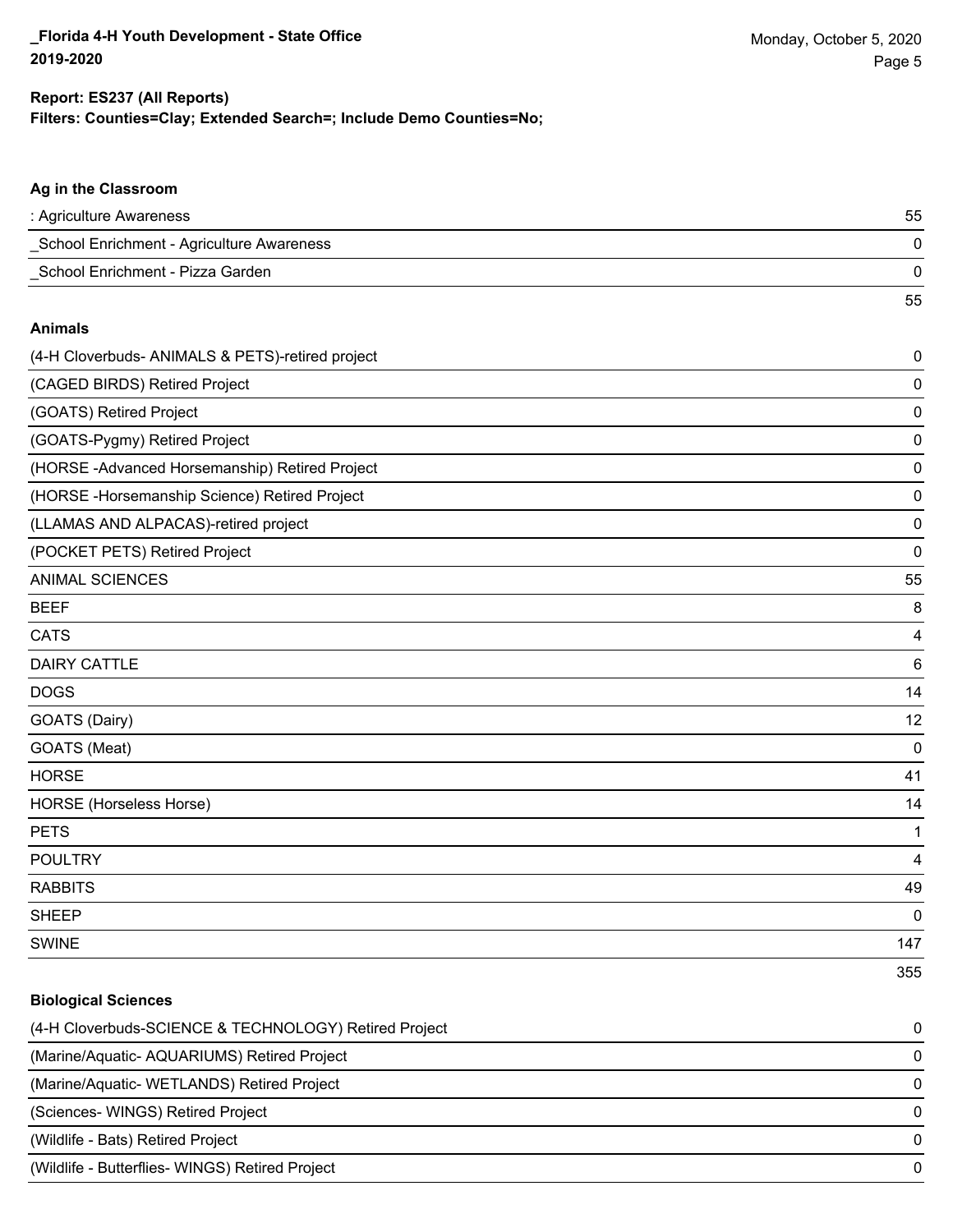#### **Report: ES237 (All Reports)**

**Filters: Counties=Clay; Extended Search=; Include Demo Counties=No;**

| (Wildlife- BLUEBIRDS) Retired Project                     | $\pmb{0}$      |
|-----------------------------------------------------------|----------------|
| : ABCs of ENTOMOLOGY                                      | $\mathbf 0$    |
| : Entomology-Apiary/Beekeeping                            | $\mathbf 0$    |
| : Meat Sciences                                           | 19             |
| : Natural Sciences                                        | 38             |
| School Enrichment - Embryology                            | 1275           |
| School Enrichment- Natural Sciences                       | $\mathbf 0$    |
| INSECTS (ENTOMOLOGY)                                      | $\overline{7}$ |
| MARINE SCIENCE AND AQUATIC SCIENCES                       | $\mathbf 1$    |
| <b>SCIENCE DISCOVERY</b>                                  | 28             |
| <b>VETERINARY SCIENCE</b>                                 | 5              |
|                                                           | 1373           |
| <b>Civic Engagement</b>                                   |                |
| (4-H Cloverbuds- CITIZENSHIP)-retired project             | 0              |
| (Citizenship-INTERGENERATIONAL) Retired Project           | $\mathbf 0$    |
| <b>CITIZENSHIP</b>                                        | 43             |
| CITIZENSHIP-COMMUNITY SERVICE                             | 25             |
| CULTURAL AND GLOBAL EDUCATION                             | 0              |
|                                                           | 68             |
| <b>Communications and Expressive Arts</b>                 |                |
| (4-H Cloverbuds- COMMUNICATIONS) Retired Project          | 0              |
| (4-H Cloverbuds- VISUAL-LEISURE ARTS) Retired Project     | $\mathbf 0$    |
| (FILMMAKING) Retired Project                              | $\mathbf 0$    |
| (LEISURE ARTS- Arts & Crafts) Retired Project             | $\mathbf 0$    |
| (Leisure Arts- COLLECTIBLES) Retired Project              | $\mathbf 0$    |
| (PHOTOGRAPHY) Retired Project                             | 0              |
| (PUBLIC SPEAKING) Retired Project                         | $\pmb{0}$      |
| (VISUAL ARTS) Retired Project                             | $\pmb{0}$      |
| School Enrichment - 4-H Tropicana Public Speaking Program | $\mathbf 0$    |
| COMMUNICATIONS AND PUBLIC SPEAKING                        | 136            |
| <b>EXPRESSIVE ARTS</b>                                    | 0              |
| <b>VISUAL ARTS</b>                                        | 4              |
|                                                           | 140            |
| <b>Community / Volunteer Service</b>                      |                |

(Citizenship-PUBLIC ADVENTURES) Retired Project 0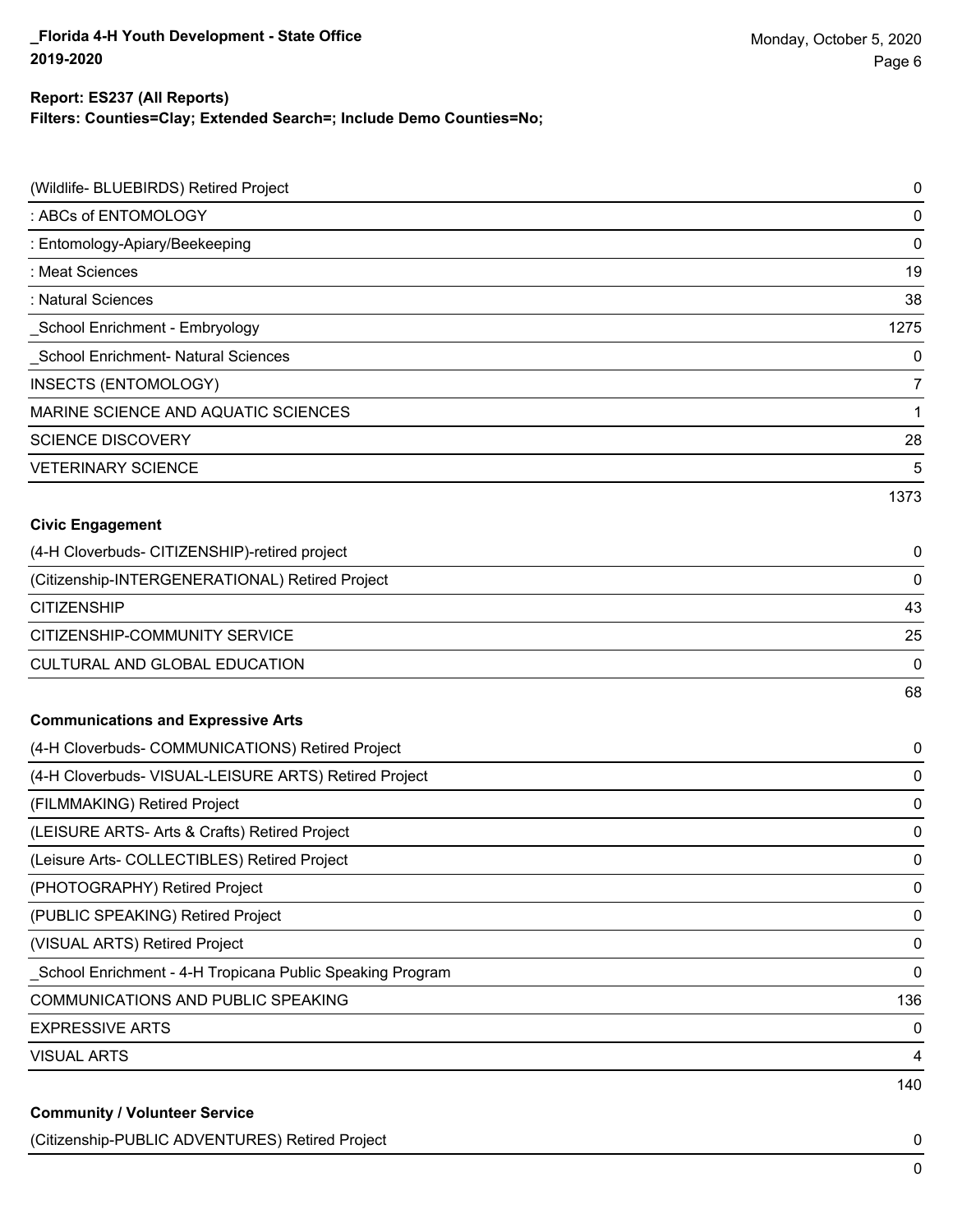| <b>Consumer and Family Science</b>                           |                |
|--------------------------------------------------------------|----------------|
| (4-H Cloverbuds- CLOTHING) Retired project                   | 0              |
| (CHILD DEVELOPMENT Babysitting) Retired Project              | 0              |
| (Clothing - SELECTION) Retired Project                       | 0              |
| (Clothing - SEWING) Retired Project                          | 0              |
| (Clothing-Sewing- QUILTING) Retired Project                  | 0              |
| (CONSUMER EDUCATION AND SHOPPING) Retired Project            | 0              |
| (Human Development - Talking with TJ) Retired Project        | 0              |
| (HUMAN DEVELOPMENT) Retired Project                          | 0              |
| (Human Development-CHOICES) Retired Project                  | 0              |
| (Money Management - FINANCIAL CHAMPIONS) Retired Project     | 0              |
| : Consumer Choices Event                                     | 0              |
| 4-H CLOVERBUDS                                               | 74             |
| Animal Science- ALL ABOUT ANIMALS                            | 0              |
| Animal Sciences- LIVESTOCK JUDGING                           | 0              |
| Animals-PETS/SMALL ANIMALS                                   | 0              |
| CHILD DEVELOPMENT & CHILD CARE                               | $\overline{2}$ |
| Citizenship-SERVICE LEARNING                                 | 0              |
| <b>CLOTHING &amp; SEWING</b>                                 | 1              |
| <b>Exploring Farm Animals</b>                                | 0              |
| Hog-n-Ham Project                                            | 0              |
| Marine Science                                               | 0              |
| MONEY MANAGEMENT                                             | 0              |
| Performing Arts-DANCE/MOVEMENT                               | 0              |
| Pet Pals                                                     | 0              |
| Plant Pals, K-3 (5-8 yrs)                                    | 0              |
| test                                                         | 0              |
| Wildlife - Birds                                             | 0              |
|                                                              | 77             |
| <b>Environmental Education / Earth Sciences</b>              |                |
| (4-H Cloverbuds- ENVIRONMENT-Earth Sciences) Retired Project | 0              |
| : Recycling                                                  | 0              |

: Water Education 0

\_School Enrichment - Project Learning Tree 0

\_School Enrichment- Environmental Sciences 0

EARTH SCIENCES 3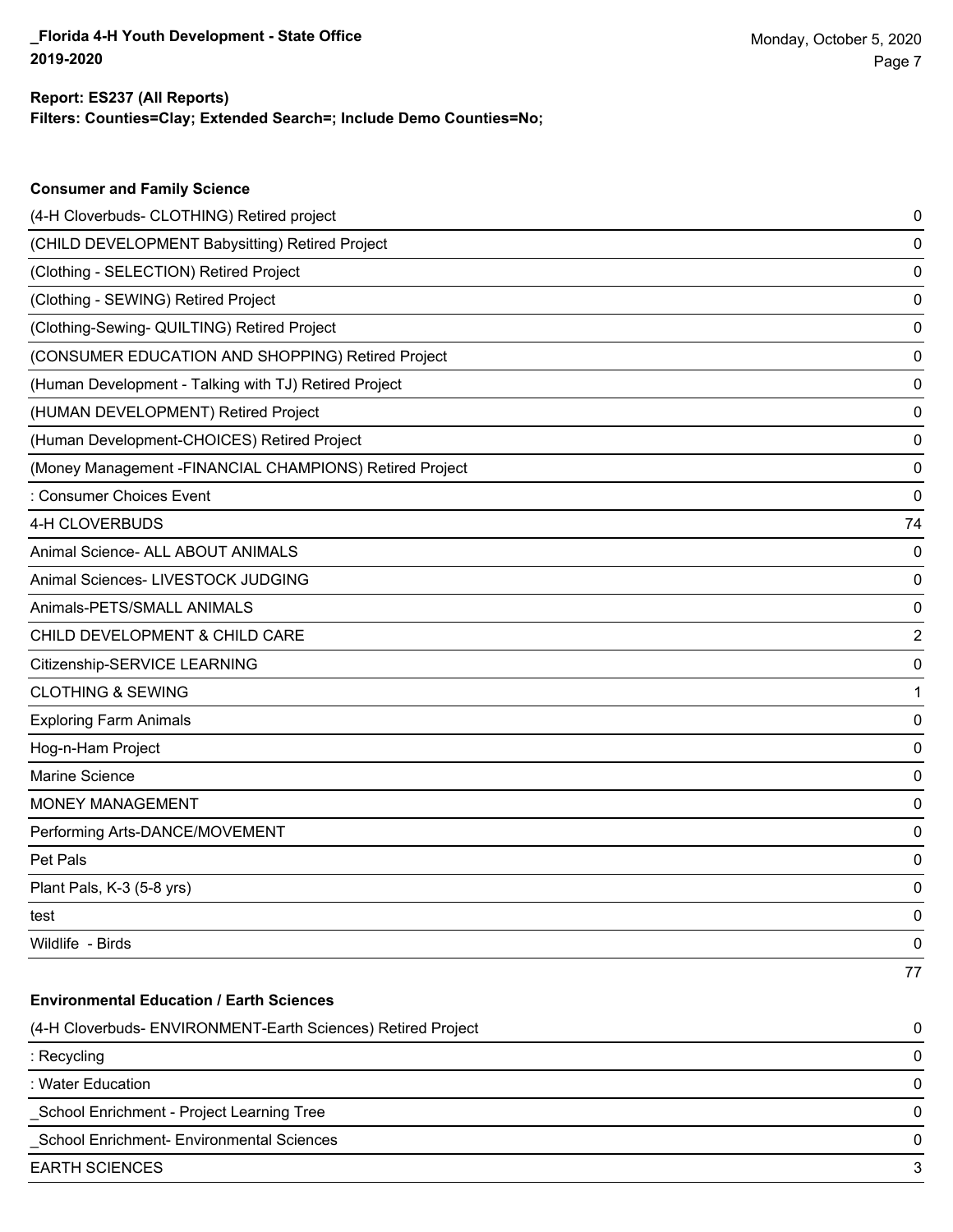**Filters: Counties=Clay; Extended Search=; Include Demo Counties=No;**

| <b>ENERGY</b>                                         | $\mathbf 0$    |
|-------------------------------------------------------|----------------|
| <b>ENVIRONMENTAL SCIENCES</b>                         | 1              |
| <b>FORESTRY</b>                                       | $\mathbf 0$    |
| <b>OUTDOOR EDUCATION</b>                              | 0              |
| SOIL AND WATER SCIENCES                               | $\mathbf 0$    |
| <b>SPORTFISHING</b>                                   | 0              |
| <b>SS - SHOOTING SPORTS</b>                           | $\overline{4}$ |
| <b>SS-ARCHERY</b>                                     | 11             |
| SS-HUNTING 10y/o                                      | 1              |
| SS-MUZZLELOADING 12y/o                                | 1              |
| SS-RIFLE, AIR                                         | 1              |
| SS- RIFLE, SMALL BORE                                 | $\mathbf 0$    |
| SS-SHOTGUN 10y/o                                      | $\Omega$       |
| <b>WILDLIFE &amp; HABITATS</b>                        | 22             |
|                                                       | 44             |
| <b>Foods and Nutrition</b>                            |                |
| (4-H Cloverbuds- FOODS & NUTRITION) Retired Project   | 0              |
| (Food - SPORTS NUTRITION) Retired Project             | 0              |
| (FOOD AND FOOD PRESERVATION SCIENCES) Retired Project | 0              |
| (FOOD PREP AND COOKING) Retired Project               | 0              |
| (Food Prep- BREADS & BREADMAKING) Retired Project     | $\mathbf 0$    |
| (Food Prep- DAIRY FOODS) Retired Project              | 0              |
| (Food Prep- MICROWAVE MAGIC) Retired Project          | $\mathbf 0$    |
| (Food Science- FOOD PRESERVATION) Retired Project     | $\mathbf 0$    |
| School Enrichment - Up for the Challenge              | 0              |

\_School Enrichment - YUM 0 \_School Enrichment - YUMMEE 0

\_School Enrichment- Nutrition 0

FOOD & NUTRITION 35

## **Health**

| 121 |
|-----|
|     |
|     |

35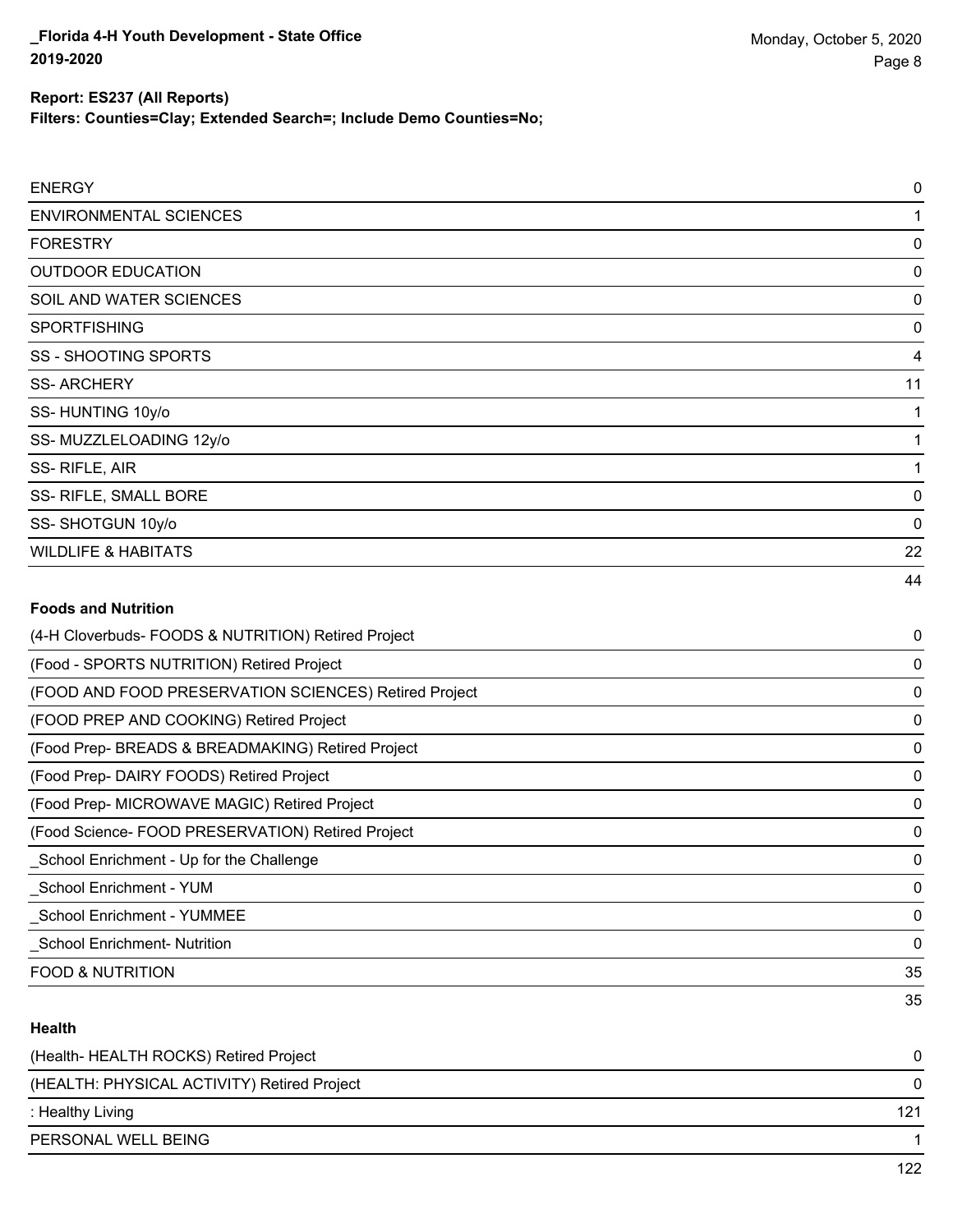#### **Report: ES237 (All Reports)**

**Filters: Counties=Clay; Extended Search=; Include Demo Counties=No;**

| <b>Leadership and Personal Development</b>                 |      |
|------------------------------------------------------------|------|
| (4-H Cloverbuds- LEADERSHIP) Retired Project               | 0    |
| (4-H Cloverbuds_DISCOVERY Projects) Retired Project        | 0    |
| (Home Environment- CHANGING SPACES) Retired Project        | 0    |
| (Plant Sciences - Mowing for Money) Retired Project        | 0    |
| (Workforce Prep- CAREER DEVELOPMENT) Retired Project       | 0    |
| (Workforce Prep- ENTREPRENEURSHIP) Retired Project         | 0    |
| : Character Education                                      | 0    |
| : Personal Development                                     | 24   |
| <b>EXPLORING 4-H</b>                                       | 3    |
| LEADERSHIP DEVELOPMENT                                     | 29   |
| <b>WORKPLACE PREPARATION</b>                               | 0    |
|                                                            | 56   |
| <b>Personal Safety</b>                                     |      |
| (Health and Safety- ATV SAFETY) Retired Project            | 0    |
| (Health- EMERGENCY PREPARDNESS) Retired Project            | 0    |
| <b>ATV SAFETY</b>                                          | 0    |
| <b>SAFETY</b>                                              | 0    |
|                                                            | 0    |
| <b>Physical Sciences</b>                                   |      |
| (ASTRONOMY) Retired Project                                | 0    |
| : Weather and Climate                                      | 0    |
| <b>AEROSPACE</b>                                           | 25   |
|                                                            | 25   |
| <b>Plant Science</b>                                       |      |
| (4-H Cloverbuds- PLANT SCIENCES-Gardening) Retired Project | 0    |
| (GROWING CITRUS) Retired Project                           | 0    |
| (Plant Sciences-GARDENING) Retired Project                 | 0    |
| (Plants - Gardening - FLOWERS) Retired Project             | 0    |
| (Plants - Gardening - VEGETABLES) Retired Project          | 0    |
| (Plants - Gardening-CONTAINER GARDENING) Retired Project   | 0    |
| School Enrichment- Gardening and Plants                    | 1943 |
| <b>GARDENING AND PLANTS</b>                                | 6    |

GARDENING AND PLANTS: JR MASTER GARDENER 0